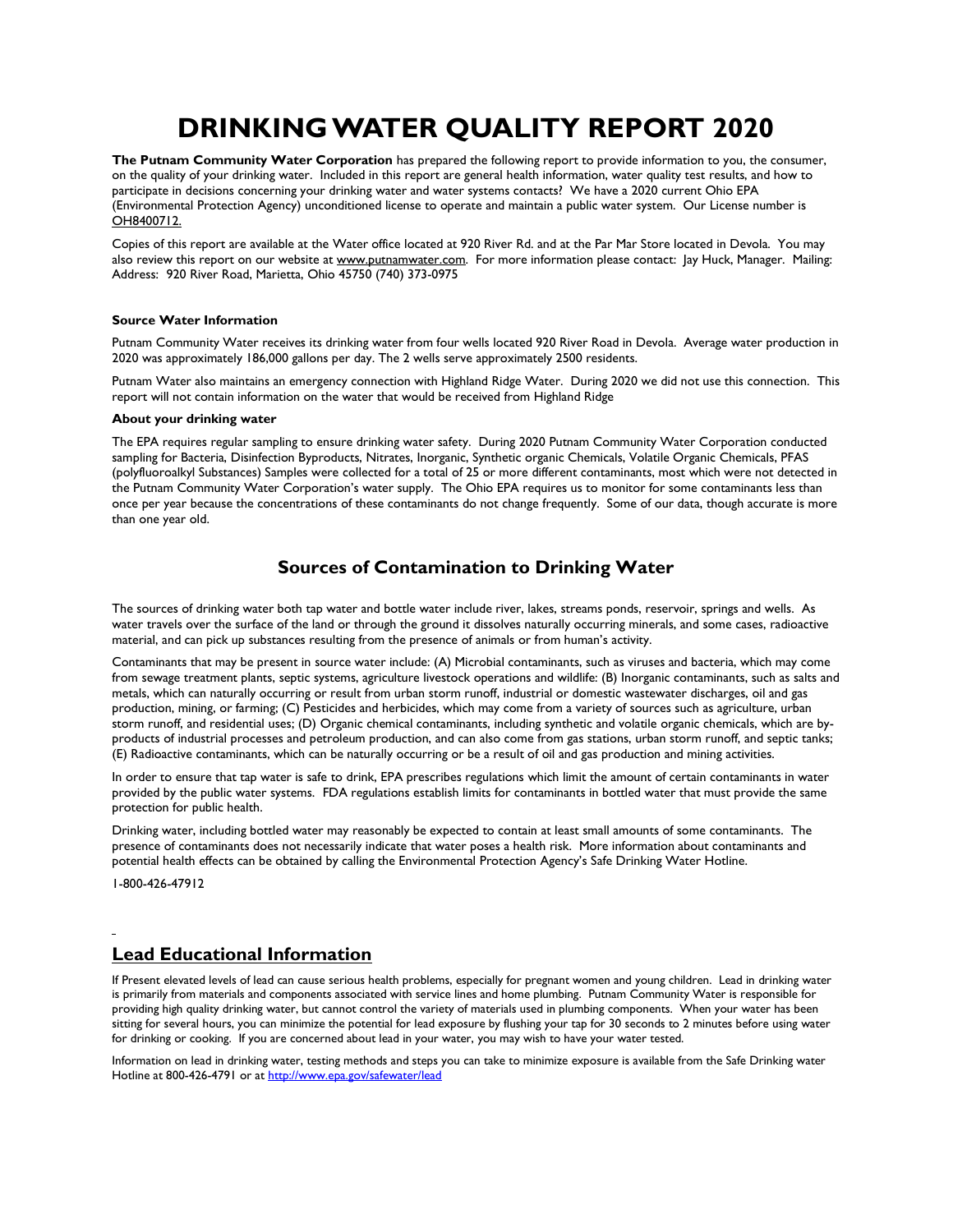| Contaminant                                                                                                            | <b>MCLG</b>    | <b>MCL</b>     | Level               | Range of          | Violation              | Year            | <b>Typical Source of</b>                        |
|------------------------------------------------------------------------------------------------------------------------|----------------|----------------|---------------------|-------------------|------------------------|-----------------|-------------------------------------------------|
| (units)                                                                                                                |                |                | Found               | <b>Detections</b> |                        | Sampled         | Contaminants                                    |
| <b>Disinfection Byproducts</b>                                                                                         |                |                |                     |                   |                        |                 |                                                 |
| TTHM'S (ppb)                                                                                                           | 0              | 80             | 4.40                | $2.7 - 6.1$       | No                     | 2020            | By product of drinking water                    |
| Total                                                                                                                  |                |                |                     |                   |                        |                 | chorination                                     |
| Trihalomenthanes                                                                                                       |                |                |                     |                   |                        |                 |                                                 |
| HAA5 (ppb)                                                                                                             | 0              | 60             | <6.0                | <6.0              | No                     | 2020            | By product of drinking water                    |
| <b>Haloacetic Acids</b>                                                                                                |                |                |                     |                   |                        |                 | chorination                                     |
| <b>Residuals Disinfectants</b>                                                                                         |                |                |                     |                   |                        |                 |                                                 |
| <b>Total Chlorine</b>                                                                                                  | $\overline{4}$ | $\overline{4}$ | .54                 | $.43 - .65$       | No                     | 2020            | Water Additive to control microbes              |
| (ppm)                                                                                                                  |                |                |                     |                   |                        |                 |                                                 |
| <b>Inorganic Chemicals</b>                                                                                             |                |                |                     |                   |                        |                 |                                                 |
|                                                                                                                        | 10             | 10             | 3.87                | 2.69-4.85         | No                     | 2020            | Runoff from fertilizer use, erosion of          |
| Nitrate (ppm)                                                                                                          |                |                |                     |                   |                        |                 | natural deposits; leaching from septic<br>tanks |
|                                                                                                                        | $\overline{2}$ | $\overline{2}$ | .0376               | $.0376 -$         | No                     | 2019            | Discharge of drilling waste; refineries;        |
| Barium (ppm)                                                                                                           |                |                |                     | .0376             |                        |                 | erosion of natural deposits                     |
| Radiological Contaminants                                                                                              |                |                |                     |                   |                        |                 |                                                 |
|                                                                                                                        | 0              | 5              | 1.4                 | N/A               | No                     | 2019            | Naturally occurring; industrial and             |
| Gross Alpha (pc/l)                                                                                                     |                |                |                     |                   |                        |                 | medical processing                              |
| Volatile Organic Chemicals (VOC)                                                                                       |                |                |                     |                   |                        |                 |                                                 |
| Xylene (PPM)                                                                                                           | 10             | 10             | .0006               | .0006             | No                     | 2020            | Discharge of petroleum or chemical<br>factories |
| Lead & Copper                                                                                                          |                |                |                     |                   |                        |                 |                                                 |
| Contaminant                                                                                                            | Action         |                | Individual          | 90% of            |                        |                 | <b>Typical source of Contaminants</b>           |
| (Units)                                                                                                                | Level (AL)     |                | <b>Results over</b> | test levels       |                        |                 |                                                 |
|                                                                                                                        |                | the AL         |                     | were less         |                        | Year            |                                                 |
|                                                                                                                        | 15             | $\Omega$       |                     | than              | Violation<br><b>No</b> | Sampled<br>2020 | Corrosion of household plumbing                 |
| 0 ppb<br>Lead (ppb)<br>O out of the 10 samples for lead were above the action level of 15 ppb                          |                |                |                     |                   |                        |                 |                                                 |
|                                                                                                                        | 1.3            | N/A            |                     | .164 ppm          | No                     | 2020            | Corrosion of household plumbing                 |
| Copper (ppm)                                                                                                           |                |                |                     |                   |                        |                 |                                                 |
| 0 out of the 10 samples for copper were above the action level 1350 ppb<br><b>PFAS Compounds Unregulated Compounds</b> |                |                |                     |                   |                        |                 |                                                 |
| Contaminant                                                                                                            |                |                |                     |                   |                        |                 |                                                 |
| (units)                                                                                                                |                | Level          |                     | Range of          |                        | Year            | <b>Typical Source of</b>                        |
|                                                                                                                        | <b>MCLG</b>    | Found          |                     | Detections        | Violation              | Sampled         | Contaminants                                    |
|                                                                                                                        |                |                |                     |                   |                        |                 |                                                 |
| Polyflourooctanoic                                                                                                     | >70 ng/l       |                | $11.5$ ng/l         | $11.0 - 12.0$     | No                     | 2020            | Man-made chemical by products                   |
| Acid (ppt)                                                                                                             |                |                |                     |                   |                        |                 |                                                 |

Listed Below on the table is information on those contaminants that were found in the drinking water of Putnam Community Water.

#### Definitions of some terms contained in this report

Maximum Contaminant Level Goal (MCLG): Level of contaminant that is allowed in drinking water below which there is no known or expected risk to health. MCLGs allow for a margin of safety. Maximum Contaminant Level (MCL): The highest level of contaminant that is allowed in drinking water. MCLs are set as close to the MCLG as feasible using the best available treatment technology. Maximum Residual Disinfectant Level (MRDL): The highest residual disinfectant allowed. Maximum Residual Disinfectant Level Goal (MRDLG): The level of residual disinfectant below which there is no known or expected risk to health. Part per Million (ppm) or Milligrams per Liter (mg/l): are units of measure for concentration of a contaminant. A part per million corresponds to one second in a little over 11.5 days. Parts per Billion (ppb) or micrograms per liter (ug/l) are units of measure for concentration of a contaminant. A part per billion corresponds to one second in 31.7 years. Parts per Trillion (ppt) or nanograms per liter (ng/l. Action Level (AL): The concentration of a contaminant, which, if exceeded, triggers treatment or other requirements, which a water system must follow. The "<" symbol: A symbol which means less than. The result of <.5 means that the lowest level that could be detected was .5 and the contaminant in that sample was not detected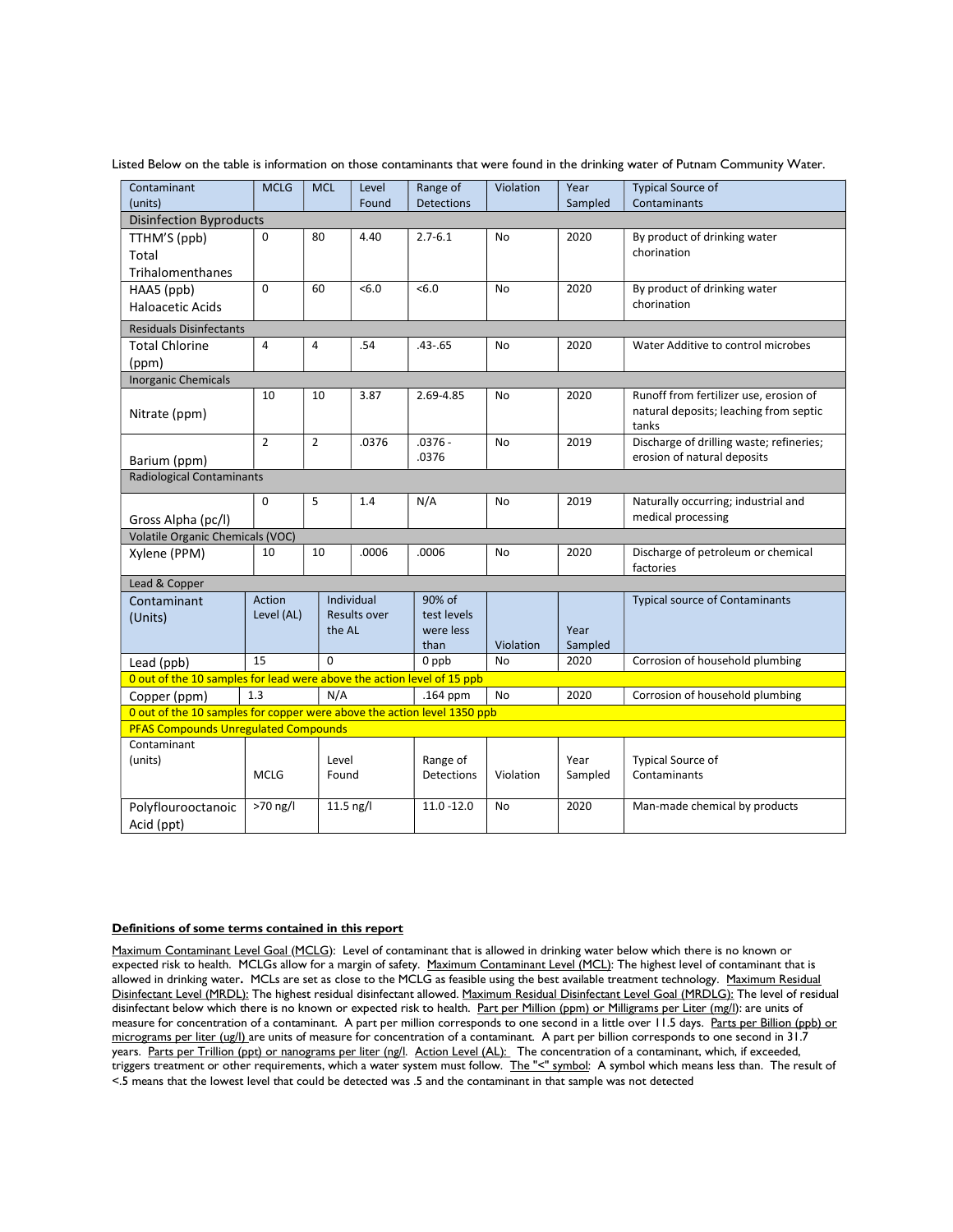#### **Nitrates**

Nitrate Level Greater than 5.0 ppm but less than 10.0 ppm Nitrate in drinking water at levels above 10 ppm is a health risk for infants less than six months of age, High nitrate levels in drinking water can cause blue baby syndrome. Nitrate levels may rise quickly for a short period of time because of rainfall or agriculture activity. If you are caring for an infant you should seek advice from your health care provider.

#### PFAS Substances

PFAS: Per- and polyfluoroalkyl substances (PFAS) are a group of man-made chemicals applied to many industrial, commercial and consumer products to make them waterproof, stain resistant, or nonstick. PFAS are also used in products like cosmetics, fast food packaging, and a type of firefighting foam called aqueous film forming foam (AFFF) which are used mainly on large spills of flammable liquids, such as jet fuel. PFAS are classified as contaminants of emerging concern, meaning that research into the harm they may cause to human health is still ongoing.

Putnam Community Water was sampled as part of the State of Ohio 's Drinking Water Per-and Polyfluoraalkyl Substnaces (PFAS) Sampling Initiative. Results from this sampling indicated PFAS were detected in our drinking water below the action level established by Ohio EPA. Follow up monitoring is being conducted. For more information about PFAS, and to view our latest results, please visit pfas.ohio.gov

#### High Susceptibility PWS based on High Sensitivity

"The assessment of the aquifer that supplies drinking water to the Putnam Community Water Corporation has a high susceptibility to contamination, Because : Since 1992 nitrates have been detected monthly within Putnam's treated water above the concentration of concern of (2 mg/l), The Putnam Community water Association's well field coexists within a highly populated residential area that is not served by a sanitary sewer system, no confining layer exists between the ground surface and the water table, and the depth of water in the sand and gravel aquifer is within 5 to 15 feet below ground level. This does not mean that this well field will become contaminated; only the conditions are such that the ground water could be impacted by potential contaminant sources. Future contamination may be avoided by implementing protective measures. More information is available by calling Jay Huck at 740 373-0975

## Special Precautions

Who needs to take special precautions? Some peoples may be more vulnerable to contaminants in drinking water than the general population. Immunocompromised persons such as persons with cancer undergoing chemotherapy, persons who have undergone organ transplants, peoples with HIV/AIDS or other immune systems disorders, some elderly, and infants can be particularly at risk from infection. These people should seek advice about drinking water from their health care providers. EPA/CDC guidelines on appropriate means to lessen the risk of infection by Cryptosporidium and other microbial contaminants are available from the Safe Drinking Water Hotline (1-800-426-4791

### Notice to all customers of Putnam Community Water

This notice is mailed to our customers in accordance with the provisions of Ohio Revised Code Section 4933.19. Tampering with water meters or water service equipment and the theft of water are criminal activities and may result in penalties to offenders. A person found benefiting from tampering or an unauthorized service connection is presumed to have committed the violation and will be prosecuted. It is a crime to tamper with or by-pass a water meter, conduit or attachment of a utility. It is also a crime to reconnect a water, conduit or attachment of a utility that has been disconnected by the utility. A felony or misdemeanor conviction for theft offense can result from a violation of these laws

## What is Backflow Prevention?

#### What exactly is backflow?

Backflow can be described as "a reversal of the normal direction of flow within a piping system" or as "the flow of water or other liquids, mixtures or substances into the distribution pipes of a potable water supply from any other source other than the intended source of the potable water supply". Cross connections in a piping system are the most common way that contaminants can enter the public water supply. Backflow can occur in two ways either as back-siphon age which happens when the pressure in the water main drops below the service line pressure which causes a soda straw effect or other way that backflow can occur is through backpressure which occurs when the downstream pressure is greater than the supply pressure,

#### Controlling Backflow

"Used water" is a term that is used to describe water that has passed through the customer's meter. After the meter the water supplier has no control over how the water is used but can prevent contamination through backflow prevention. The water system must evaluate the degree of hazard on that premises and then select the appropriate device to use based upon that degree of hazard and that protection that is required by the water system.

#### What do I need to do?

When you wish to connect to our system or choose to alter your current water supply such as adding an irrigation system you will need to contact our office so that we can do a site inspection and recommend the appropriate device.